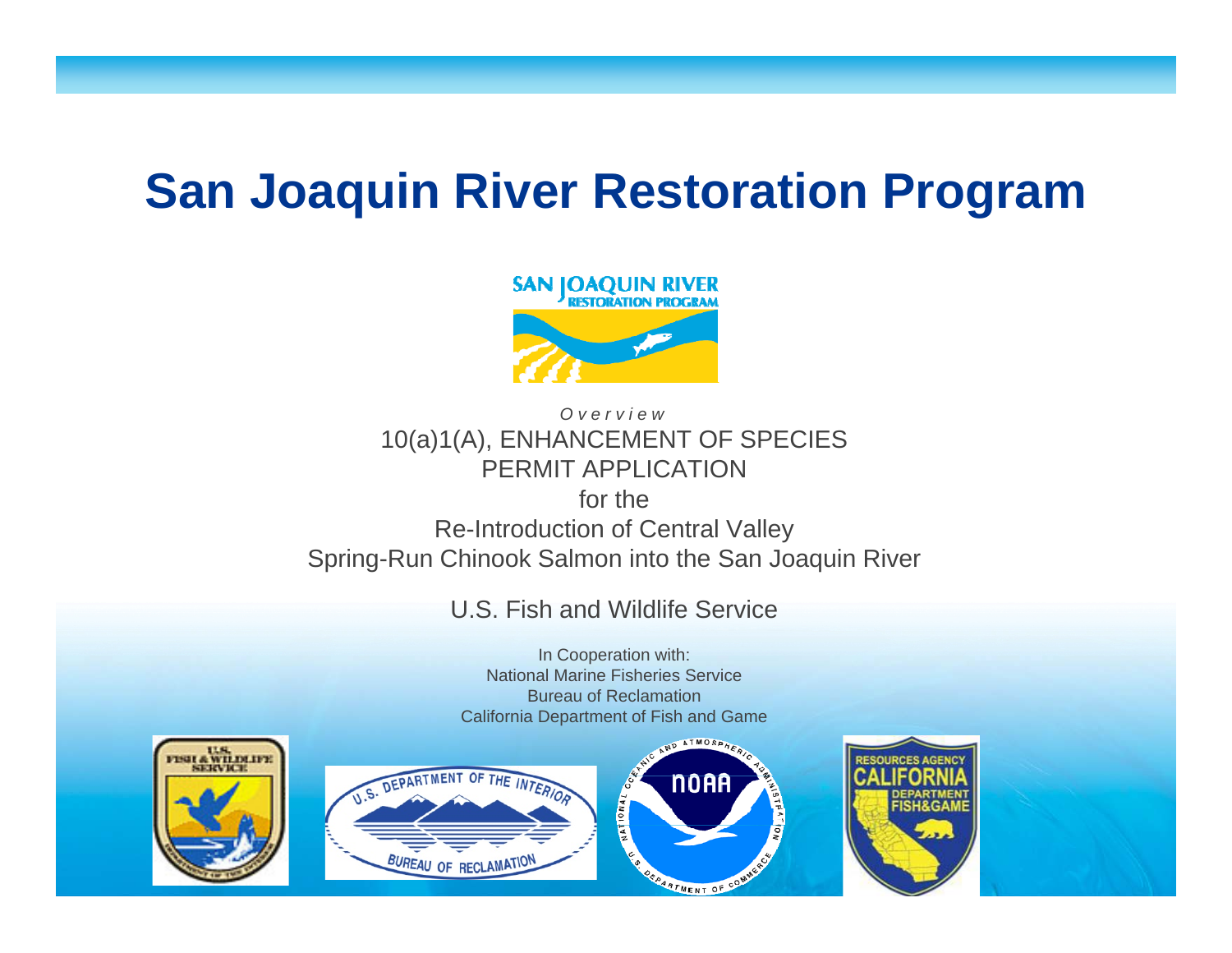

# Restoration Goal

- Restore flows From Friant Dam to the confluence of the Merced River
- Channel improvements flow conveyance
- Fish passage and habitat
- Reintroduce Chinook Salmon



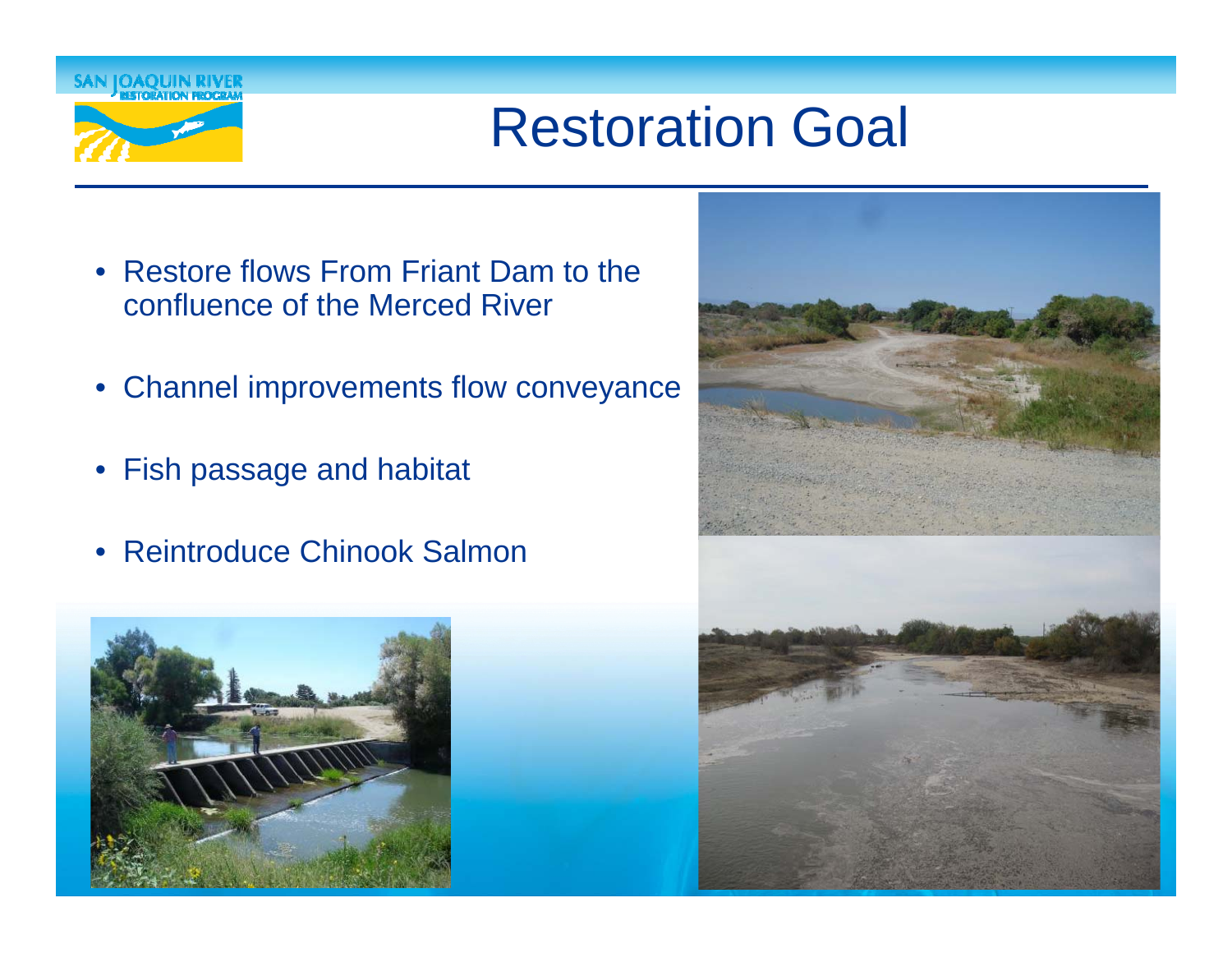

#### OBJECTIVES:

Develop a naturally reproducing and self-sustaining population of spring-run Chinook salmon in the San Joaquin River.

 $\triangleright$  Not to adversely effect the population viability of the Evolutionary Significant Unit(ESU) and/or the source streams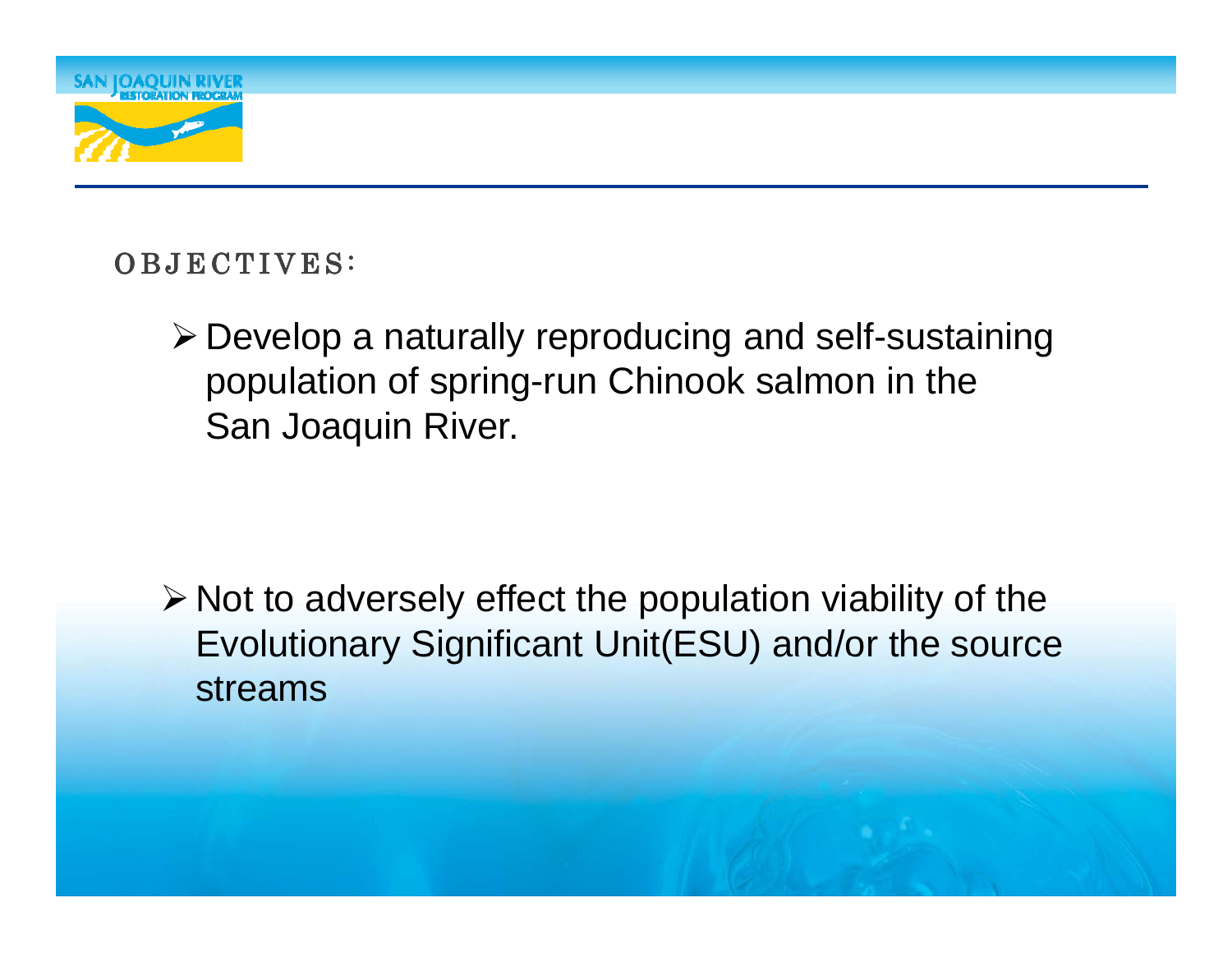

 $\triangle$ **On December 27, 2011 the final version of the**  $§10(a)1(A)$  application was submitted to NMFS.

- **\*This permit application is envisioned as the first step in** an iterative process…other applications or amendments may be developed in the future, as warranted.
- This first application relies on the use of Feather River Hatchery spring-run Chinook salmon for initial reintroduction efforts.

**\*Permit would run from fall of 2012 through fall 2017.**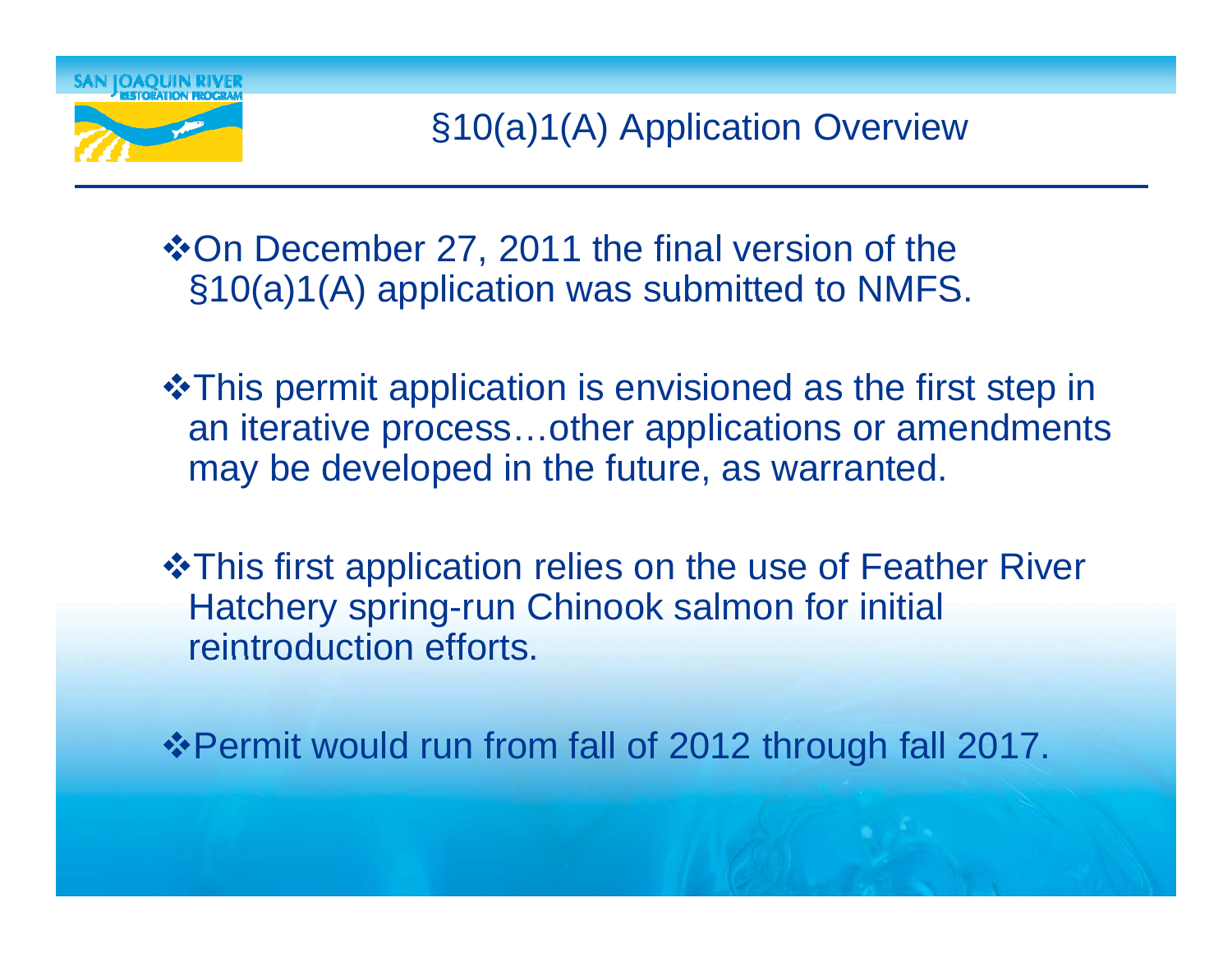

Key Provisions of the Application

*<b>☆Donor Stock* 

## **❖ Collection Numbers and Lifestages**

*❖***Annual Process** 

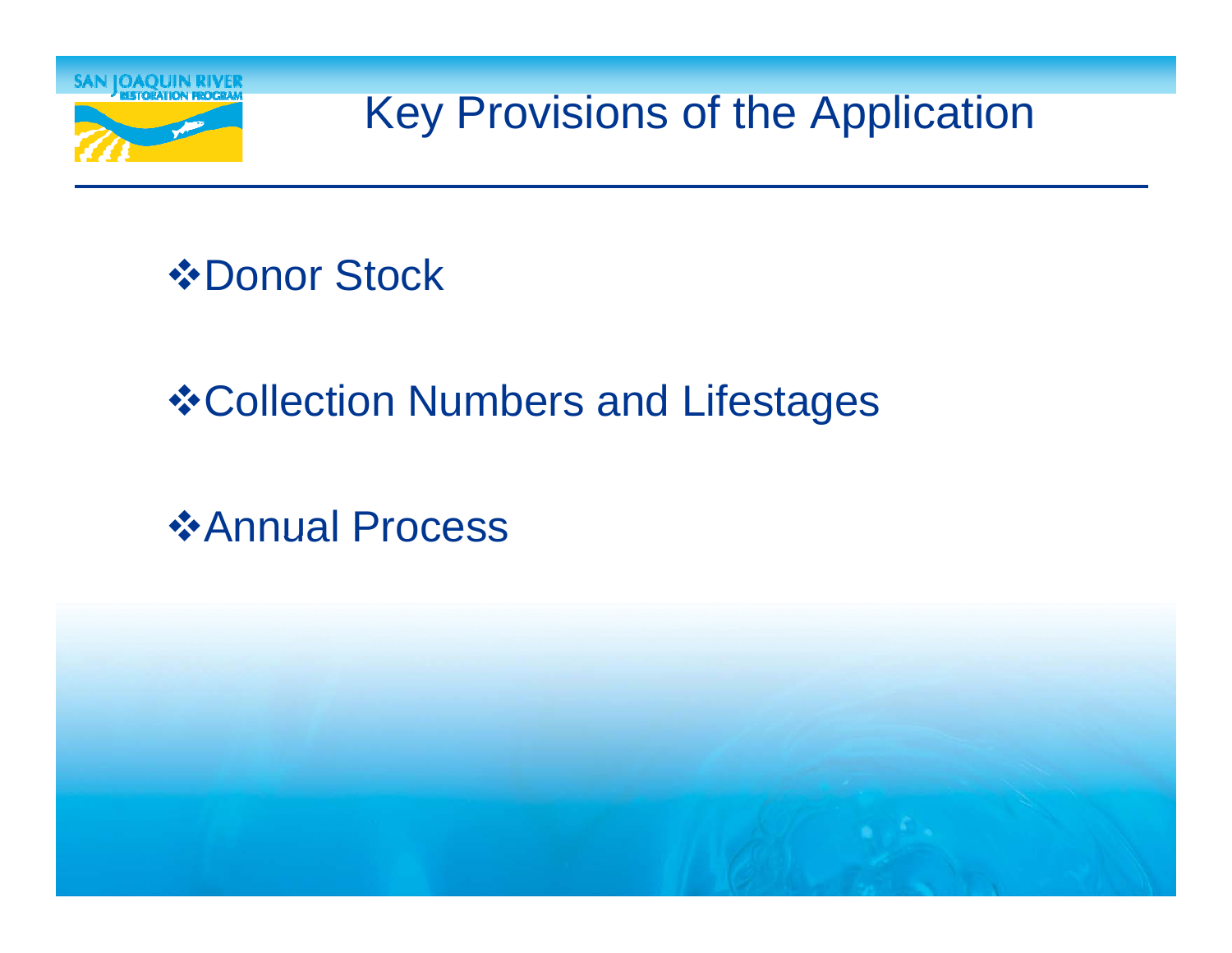

## Key Provisions of the Application Donor Stock

- All stock will come from the Feather River Fish Hatchery.
- –- Collected stock will be surplus to Feather River Fish Hatchery operations.
- A minimum of 50 crosses will be selected throughout the spawning season to maximize genetic diversity.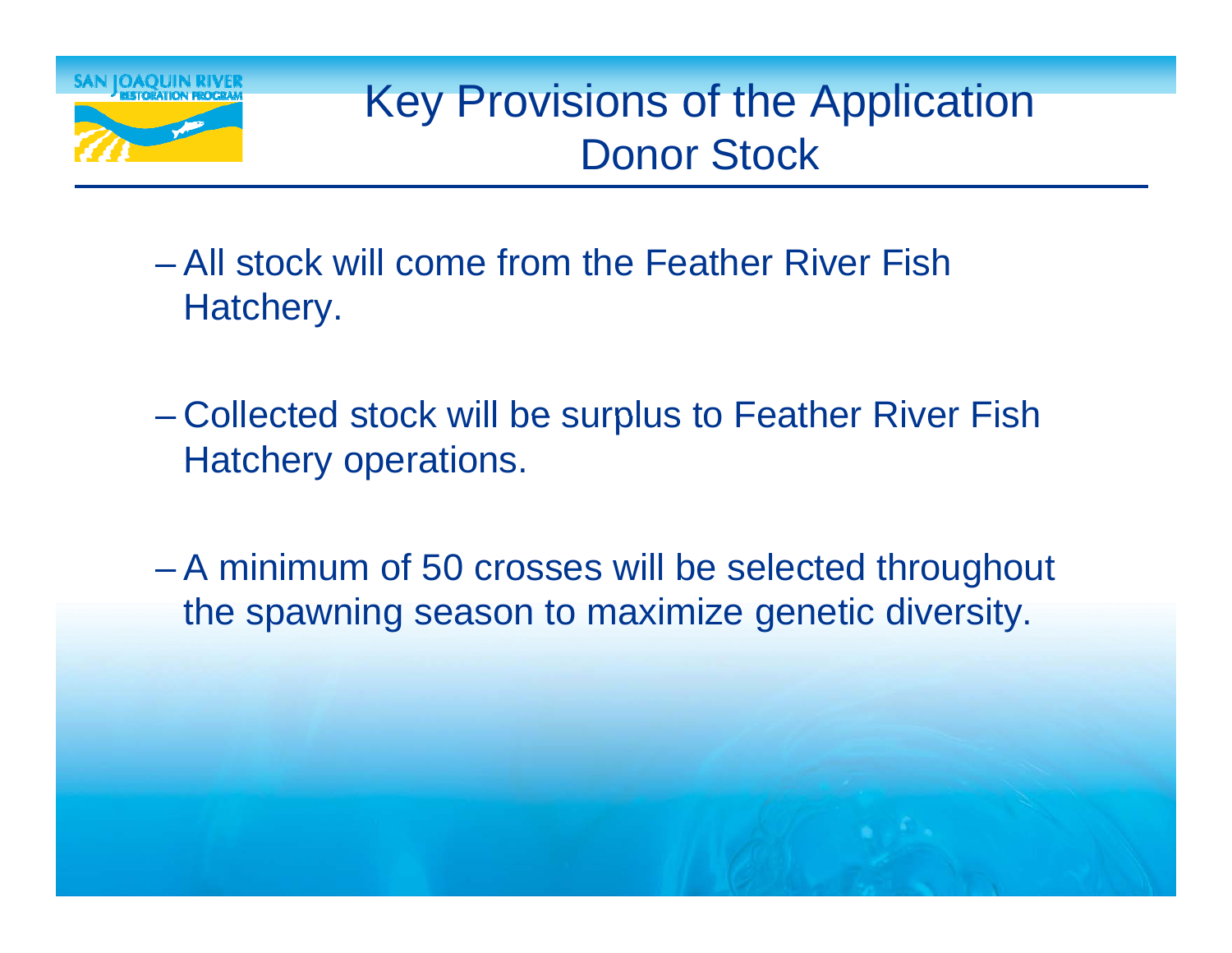

### **DONOR STOCK SELECTION**

#### OBJECTIVES:

Develop a naturally reproducing and self-sustaining population of spring-run Chinook salmon in the San Joaquin River.

 $\triangleright$  Not to adversely effect the population viability of the Evolutionary Significant Unit(ESU) and/or the source streams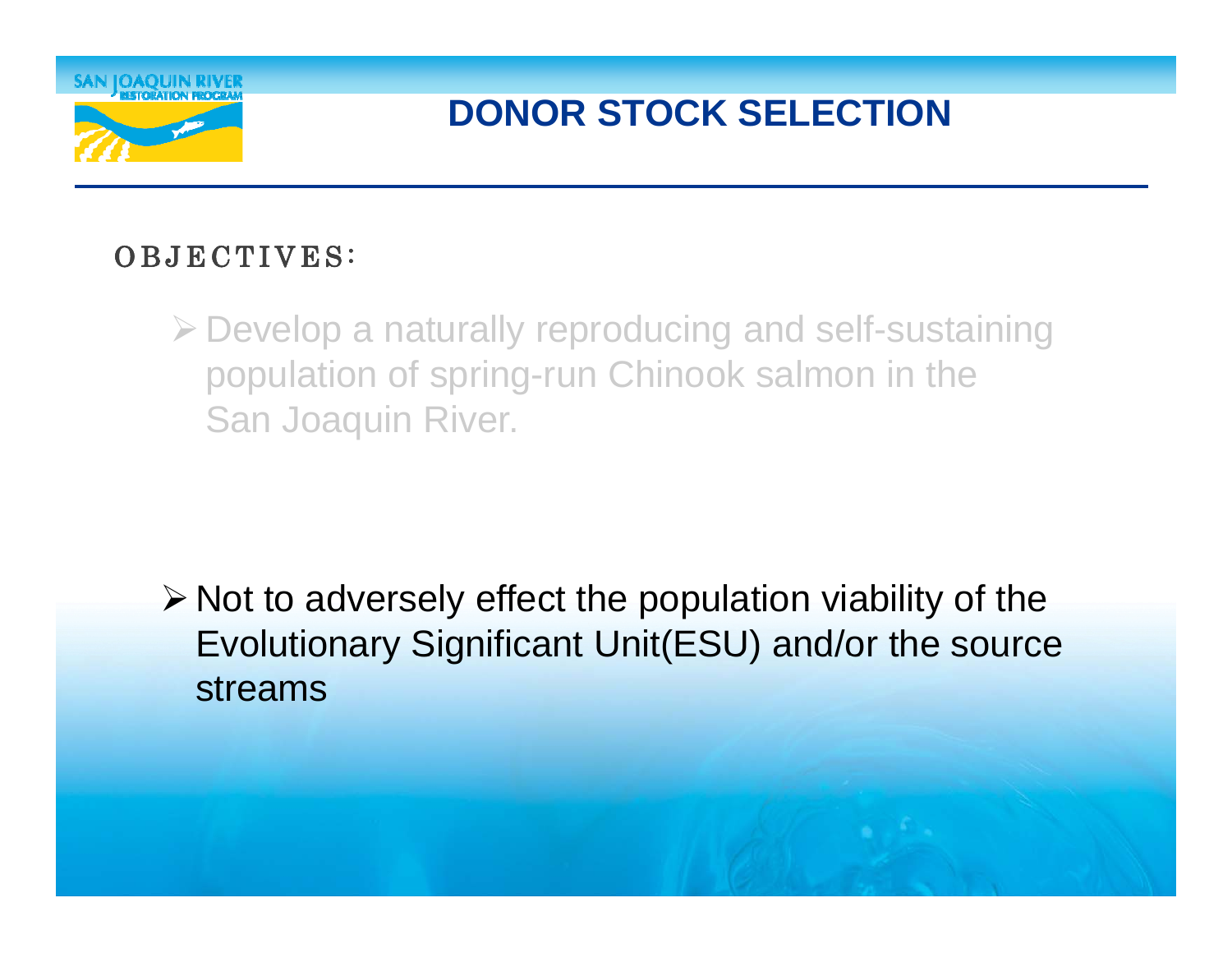

### **DONOR STOCK SELECTIONORIGINAL APPLICATION**

- ≻ Originally application proposed multi-stock approach
- Collections from donor streams (Mill, Deer, Butte)
- Annual process for proposing collections
	- Decision matrix (avoiding impacts)
	- ≻ Criteria based on Lindley et al. 2007
		- Annual run size
		- **≻ Abundance trajectory**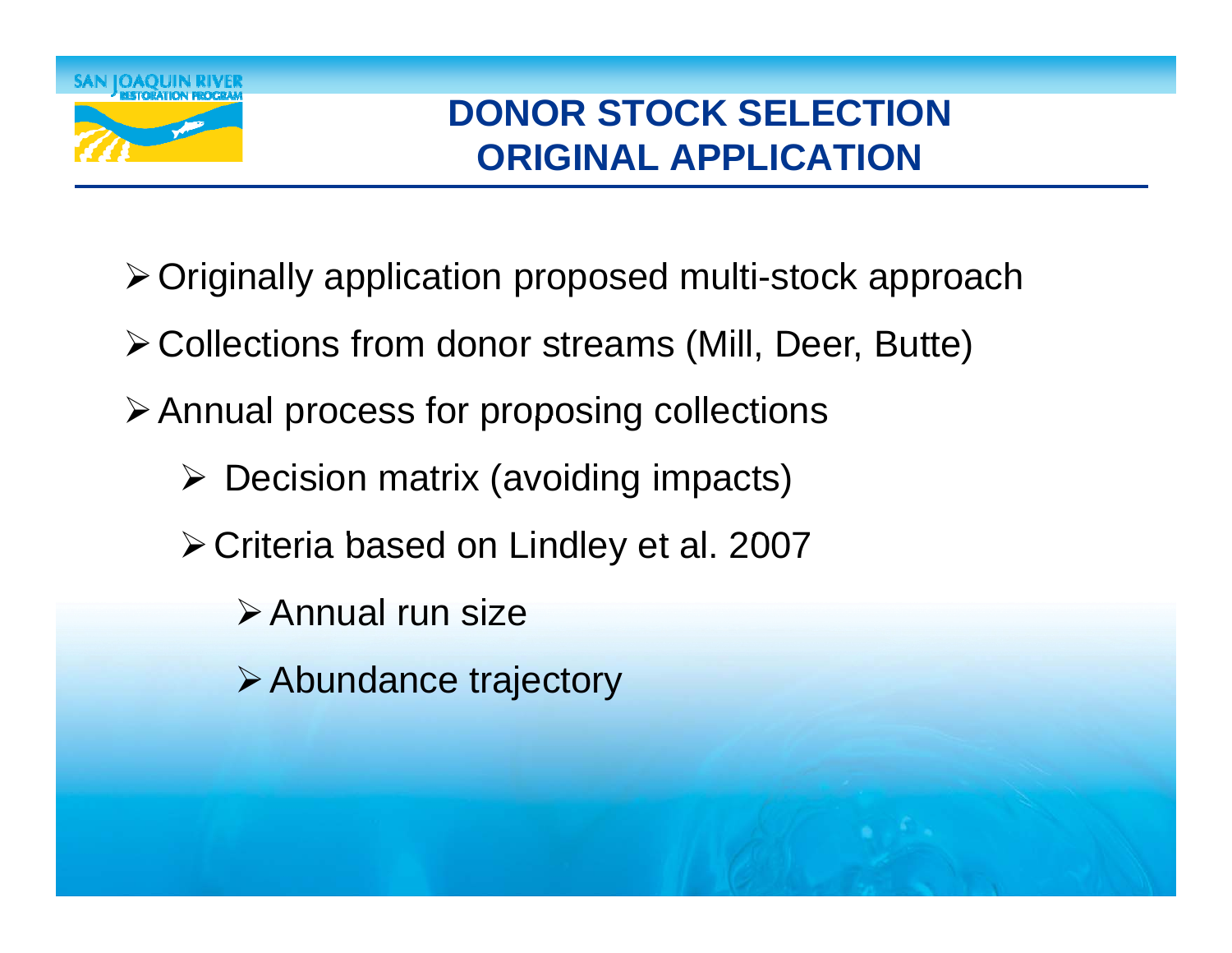

### **DONOR STOCK SELECTIONORIGINAL APPLICATION**

- Feedback on permit application
	- Concerns over impact to donor streams
		- $\triangleright$  Public comments / agency discussions
- $\triangleright$  Permitting Strategy
	- $\triangleright$  Relies on FRFH stock initially
	- $\triangleright$  Agree upon conditions for in-stream collections
	- **≻ Monitor donor stock status**
	- $\triangleright$  Develop additional applications if conditions are met.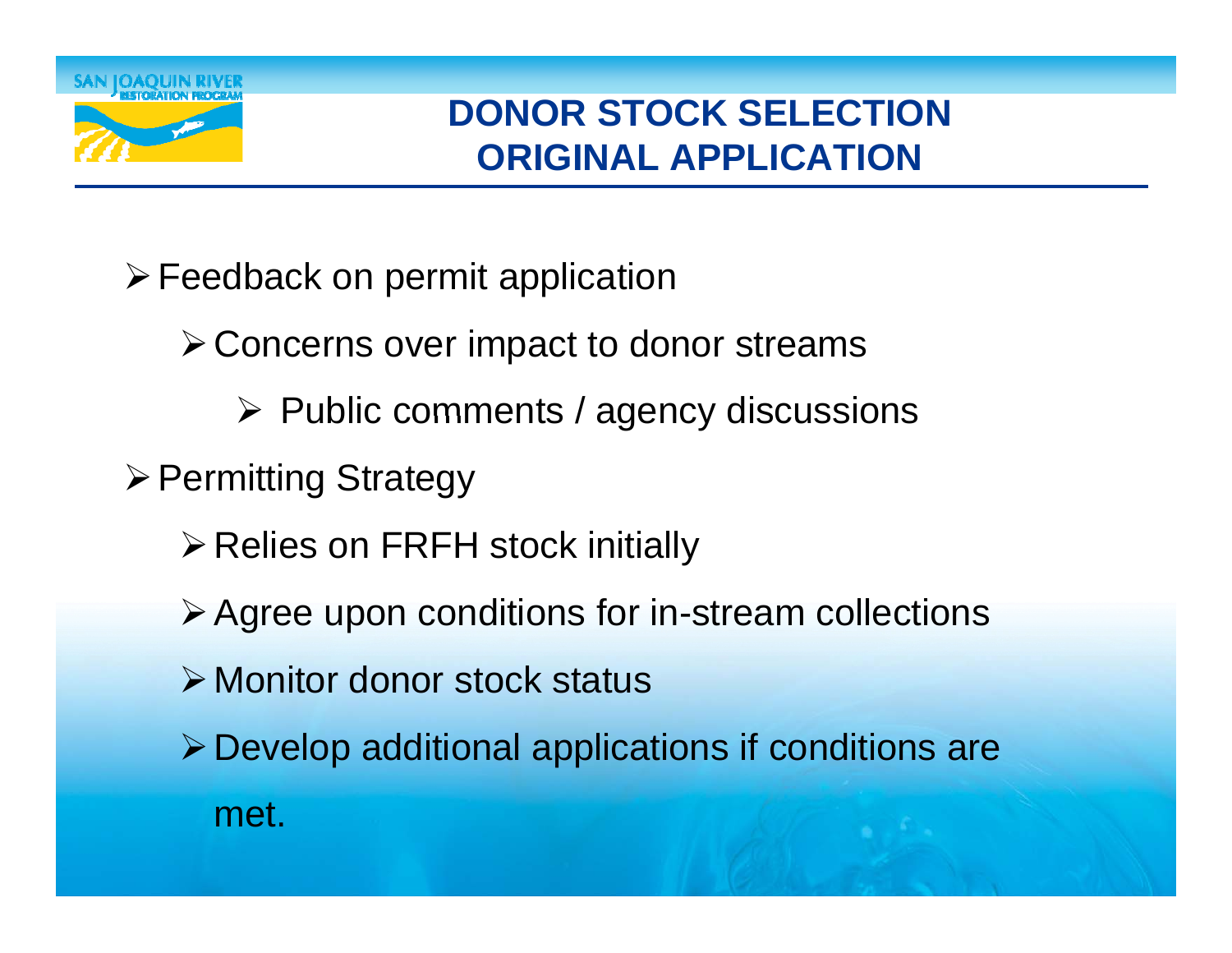

## Key Provisions of the Application Collection Numbers

| <b>Collection Type</b> | <b>Collection Source</b>       | <b>Targeted</b><br><b>Lifestage</b> | <b>Disposition</b><br><b>Location</b> | <b>Max</b><br><b>Years 1-3</b> | <b>Max</b><br>Years 4- |
|------------------------|--------------------------------|-------------------------------------|---------------------------------------|--------------------------------|------------------------|
| Primary                | Feather River Fish<br>Hatchery | Juveniles                           | Conservation<br>Facility              | 560                            | 2,760                  |
|                        | Feather River Fish<br>Hatchery | <b>OR</b><br>Eyed Eggs              | Conservation<br>Facility              | 560                            | 2,760                  |
|                        | Feather River Fish<br>Hatchery | Juveniles<br><b>OR</b>              | Translocation to<br><b>SJR</b>        | 54,400 @<br>fingerling         | 54,400 @<br>fingerling |
|                        | Feather River Fish<br>Hatchery | Eyed Eggs                           | Translocation to<br><b>SJR</b>        | 80,000                         | 80,000                 |

- $\bullet$  Collections for Conservation Facility stock and direct translocation.
- Collected as eggs or juveniles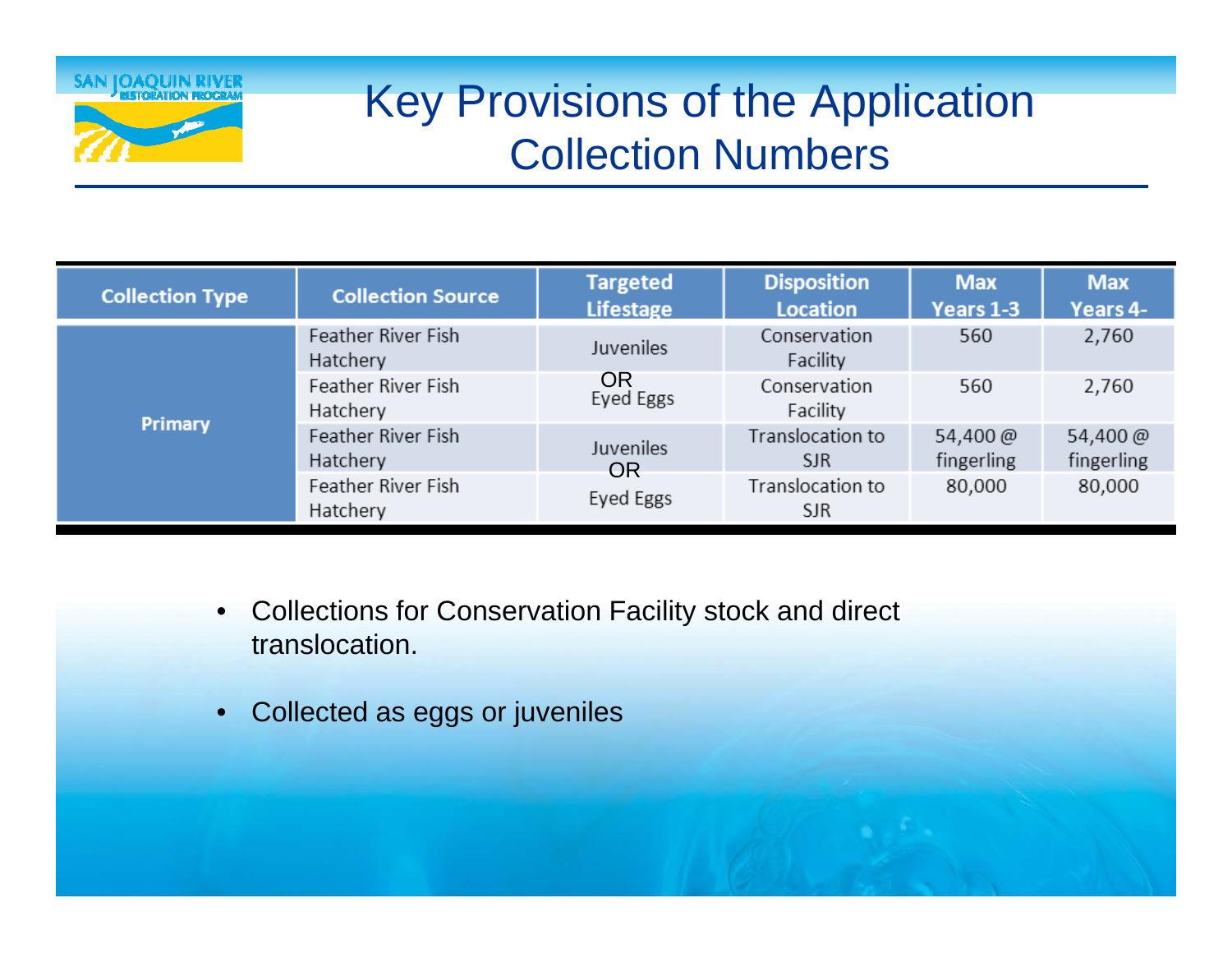

### Key Provisions of the Application Annual Process

• Annual Donor Stock Collection Plans will be developed by a multi-agency technical team to describe the collection plan for each year.

• A year-end report will summarize any differences between the anticipated actions and what occurred, and any adaptive processes under review.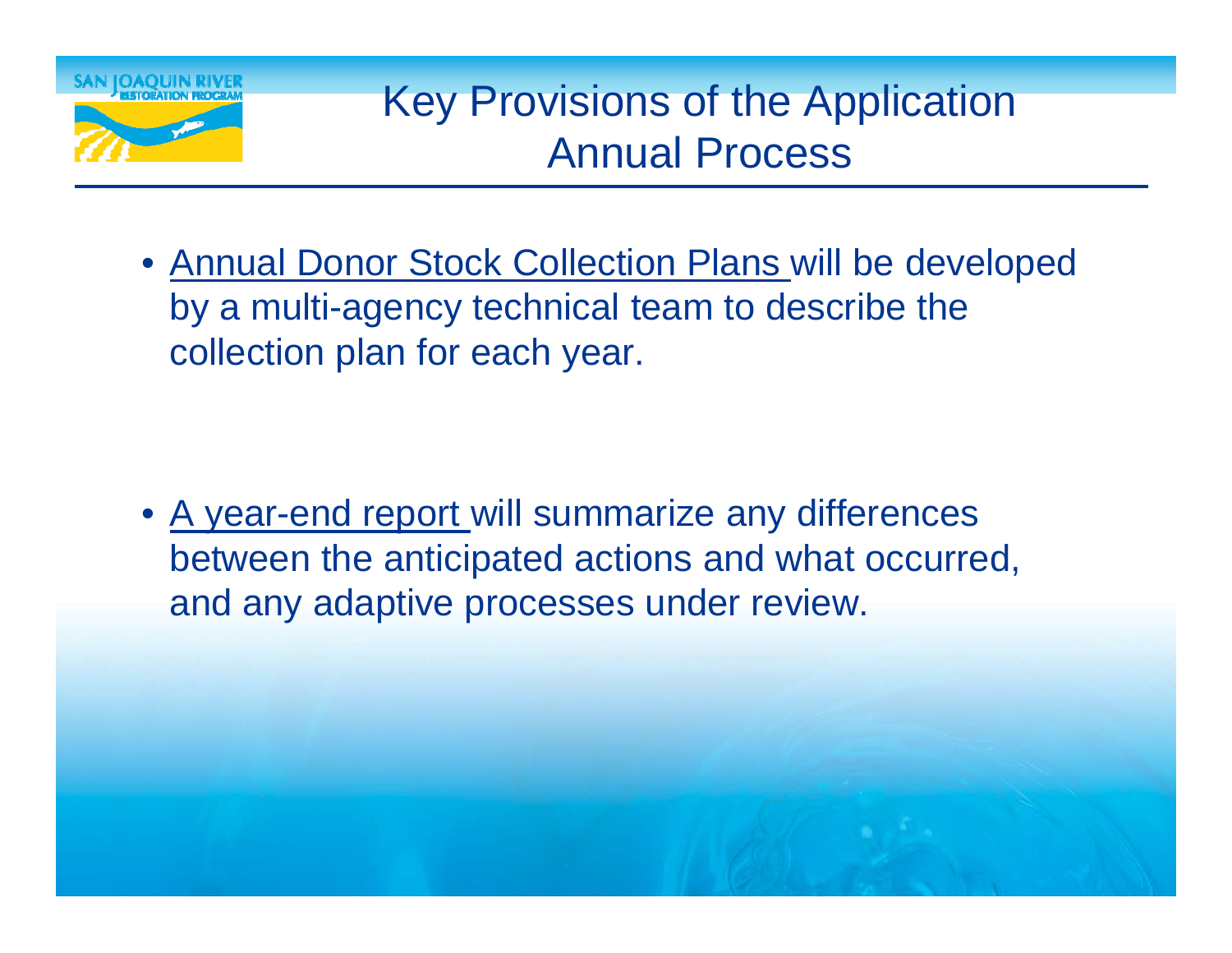

- $\triangleright$  Progressive implementation to reach the Settlement goals over time
- $\triangleright$  Conserving the donor populations in source streams
- $\triangleright$  Successful restoration and reintroduction in the SJR